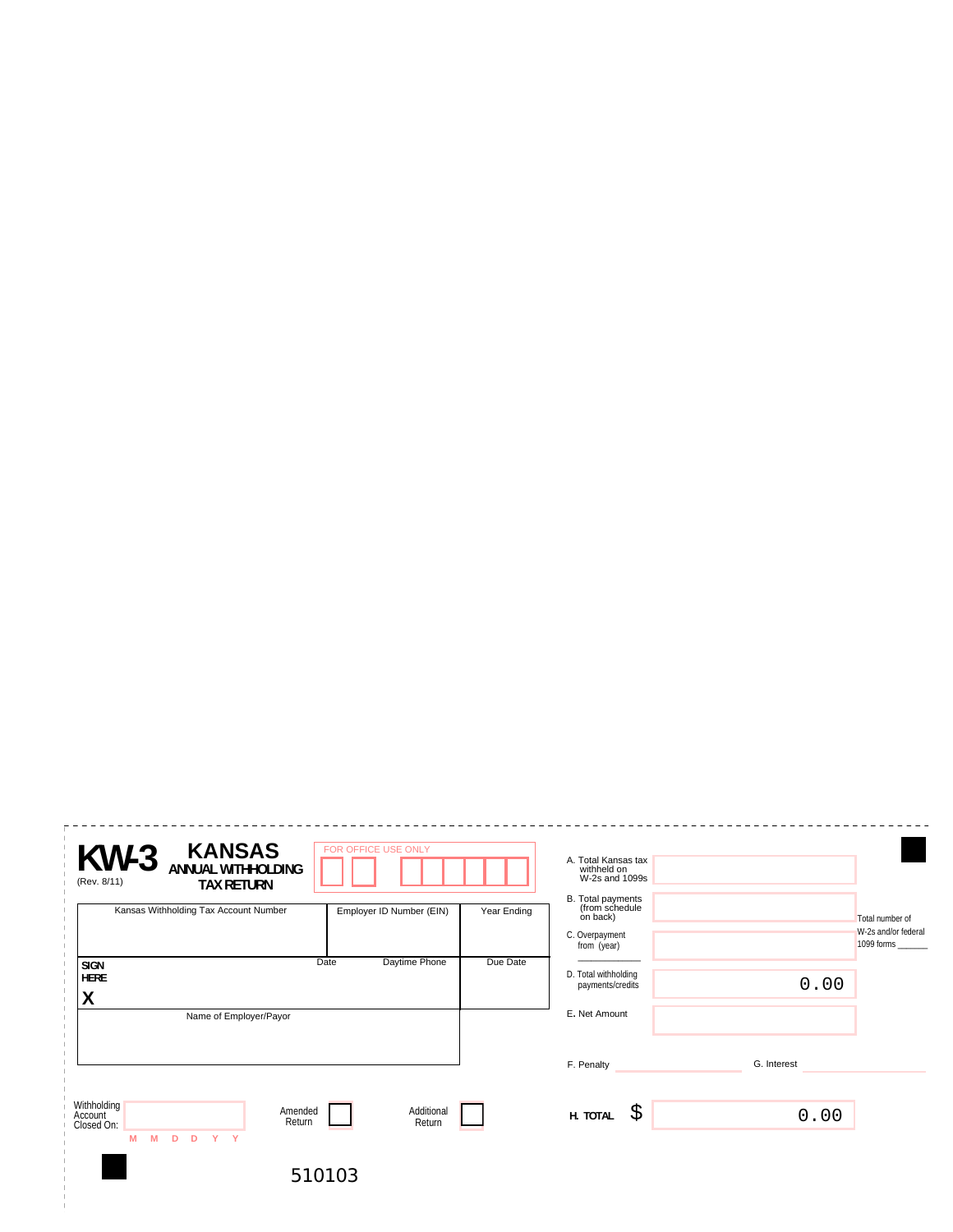| <b>WITHHOLDING PAYMENTS BY FILING PERIODS</b><br><b>SEMI-MONTHLY:</b> Enter on lines 1 through 24 the amount paid for Kansas withholding tax for each Semi-Monthly filing period.                |                                                                                                     |                                                                                                            |                                                                                                          |  |  |  |  |
|--------------------------------------------------------------------------------------------------------------------------------------------------------------------------------------------------|-----------------------------------------------------------------------------------------------------|------------------------------------------------------------------------------------------------------------|----------------------------------------------------------------------------------------------------------|--|--|--|--|
| $(1)$ Jan. 1 - 15<br>$(2)$ Jan. 16 - 31<br>$(3)$ Feb. 1 - 15<br>$(4)$ Feb. 16 - eom<br>$(5)$ Mar. 1 - 15                                                                                         | $(7)$ Apr. 1 - 15<br>(8) Apr. 16 - 30<br>$(9)$ May 1 - 15<br>$(10)$ May 16 - 31<br>(11) Jun. 1 - 15 | $(13)$ Jul. 1 - 15<br>(14) Jul. 16 - 31<br>$(15)$ Aug. 1 - 15<br>$(16)$ Aug. $16 - 31$<br>(17) Sep. 1 - 15 | $(19)$ Oct. 1 - 15<br>(20) Oct. 16 - 31<br>$(21)$ Nov. 1 - 15<br>(22) Nov. 16 - 30<br>$(23)$ Dec. 1 - 15 |  |  |  |  |
| $(12)$ Jun. $16 - 30$<br>$(18)$ Sep. 16 - 30<br>(24) Dec. 16 - 31<br>$(6)$ Mar. 16 - 31<br>0.00<br><b>TOTAL PAYMENTS:</b> (Add lines 1 through 24 and enter this total on line B, front of KW-3) |                                                                                                     |                                                                                                            |                                                                                                          |  |  |  |  |
| MONTHLY: Enter on lines 1 through 12 the amount paid for Kansas withholding tax for each Monthly filing period.                                                                                  |                                                                                                     |                                                                                                            |                                                                                                          |  |  |  |  |
| (1)<br>January<br>February<br>(2)<br>March<br>(3)                                                                                                                                                | (4) April<br>(5)<br>May<br>(6)<br>June                                                              | July<br>(7)<br>(8)<br>August<br>(9)<br>September                                                           | (10) October<br>(11) November<br>(12) December                                                           |  |  |  |  |
| 0.00<br><b>TOTAL PAYMENTS:</b> (Add lines 1 through 12 and enter this total on line B, front of KW-3)                                                                                            |                                                                                                     |                                                                                                            |                                                                                                          |  |  |  |  |
| <b>QUARTERLY:</b> Enter on lines 1 through 4 the amount paid for Kansas withholding tax for each Quarterly filing period.                                                                        |                                                                                                     |                                                                                                            |                                                                                                          |  |  |  |  |
| January 1 -<br>(1)<br>March 31                                                                                                                                                                   | April 1 -<br>(2)<br>June 30                                                                         | July 1 -<br>(3)<br>Sept. 30                                                                                | October 1 -<br>(4)<br>Dec. 31                                                                            |  |  |  |  |
| 0.00<br><b>TOTAL PAYMENTS:</b> (Add lines 1 through 4 and enter this total on line B, front of KW-3)                                                                                             |                                                                                                     |                                                                                                            |                                                                                                          |  |  |  |  |